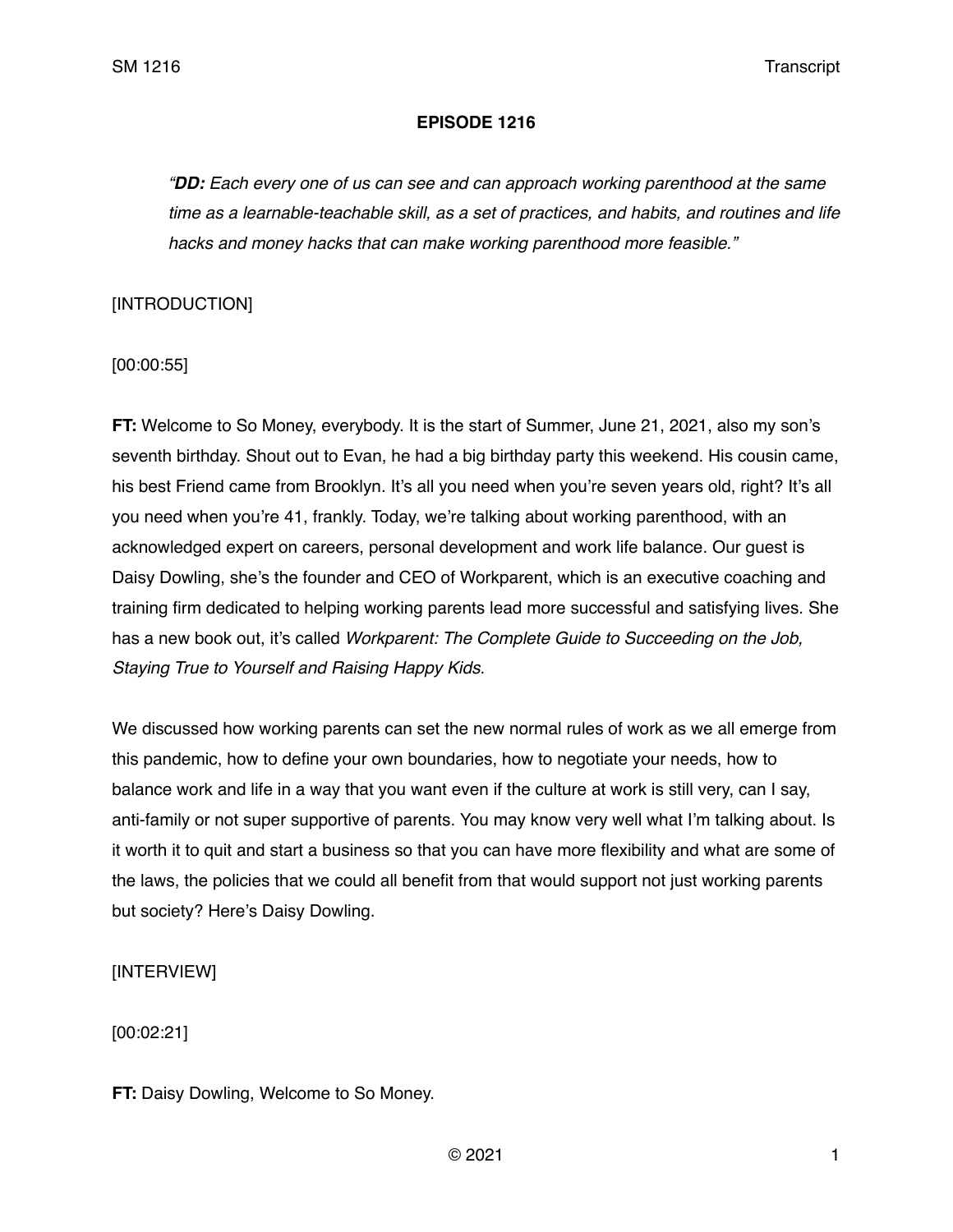[00:02:23]

**DD:** Thank you so much for having me.

### [00:02:24]

**FT:** Congratulations on your book, *Workparent,* the subtitle is, *The Complete Guide to Succeeding on the Job, Staying True to Yourself and Raising Happy Kids.* The title makes sure to address work, the family and yourself. This is the trifecta, the things that we all are trying to balance or juggle as working parents. Before we get into it, just want to start with maybe addressing the world that we're living in right now. Before we were live on the podcast, we were briefly speaking about how right now is sort of this inflection point, this pivot in our world that could for better or worse change the future of working parenthood. What are your thoughts right now as we sit here doing this podcast? I'm sure writing this book a while back versus having it come out today a little bit of a different world. How are you feeling about things? Are you hopeful?

[00:03:22]

**DD:** Yeah, I am hopeful. I think one thing that the pandemic has done is take the issue of working parenthood. Remember, there's 52 million of us in the United States. We're a big group. We're a diverse group. We come in all packages. It's taken the issue of working parenthood, what we all deal with, who we are. It has brought it to the fore. There's just been no ignoring it. While some of the headlines that we all see about how working parenthood is hard and how we've all really suffered in a lot of ways during the pandemic. The good news is that the spotlight is on and that we're now in a pivot time. We're moving into this "new normal" or whatever we're calling it and we now have an opportunity to incorporate some new working parent moves into that new normal.

[00:04:10]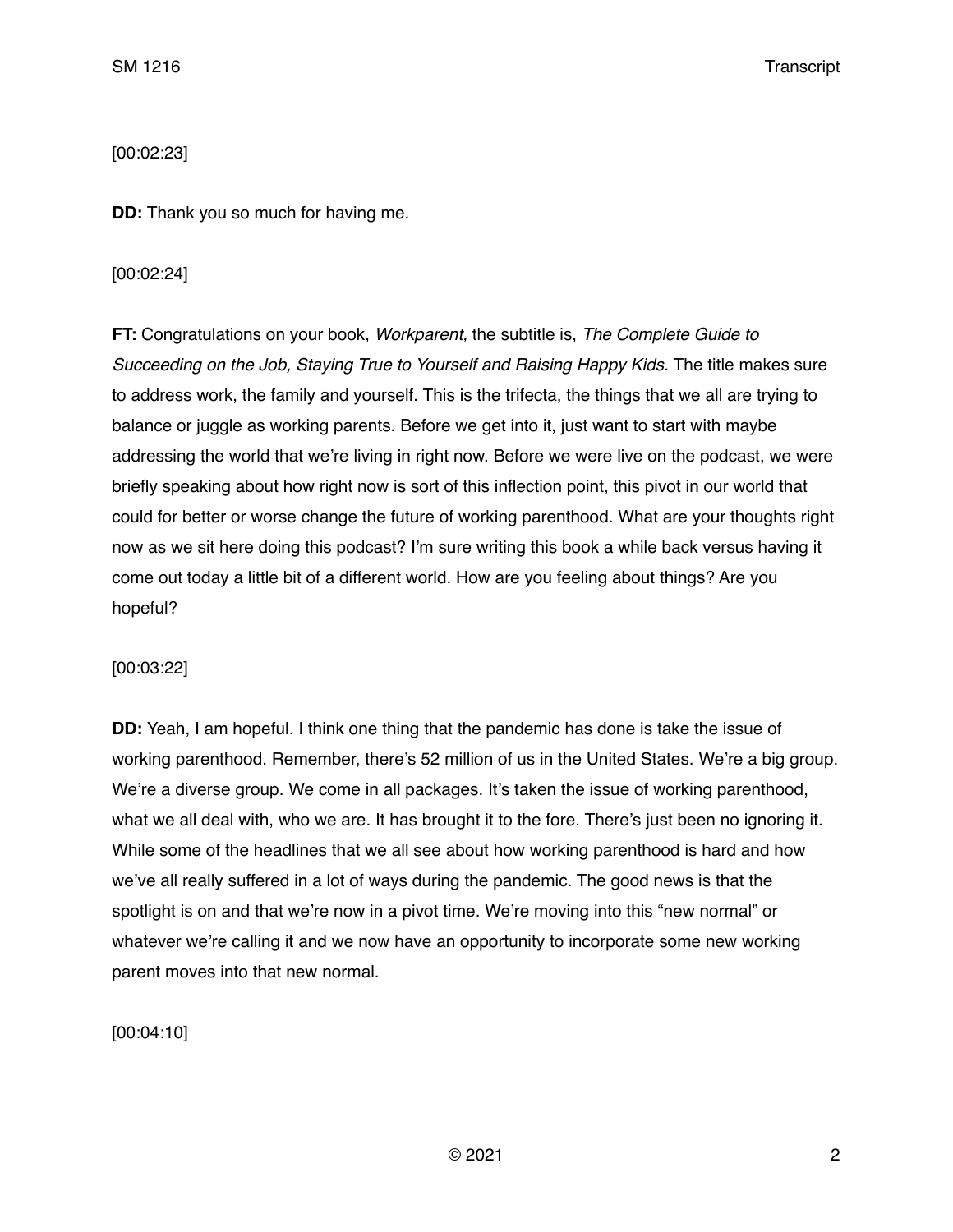**FT:** Right. Because if you're not a parent and you're looking at how hard it has been for parents, even before the pandemic. But of course, now, in a world where you're working from home, teaching from home, and parenting from home, it was a lot for many parents and it caused a lot of working parents who just become parents. Forget the work part. They can actually do both at the same time. What is your advice for those who don't have kids yet? Like what do they have to look forward to in this next era of the world that we're going to live in, you think?

### [00:04:45]

**DD:** My advice for anybody who's an aspiring parent or thinking about becoming a parent is to spend some time with other working parents, not necessarily talking about what they dealt with during the pandemic, but a little bit about what the old normal look like. I know that kind of contradicts. It sounds like it's backward looking. But get a sense, get a pulse of how in nonemergency circumstances, working parenthood is possible. And think in the context of your career, and even what you hear from other working parents, what is there about their day-to-day routine, their schedule, how they organize their time, how they organize their finances. Then think to yourself, "Okay. How could I do this?"

Get a more neutral view, don't be sort of terrified by the events of the past 15 months. Their real — I distance learned my own kids for 13 months over this past year. Let's just say that was a unique, hopefully once-in-a-lifetime experience. But we're stepping in again to a new normal and we need to focus on that.

### [00:05:47]

**FT:** It's so true that I also feel like I got a roadmap 20 years ago, observing really the other moms and dads in my workplaces and how they were managing their time, what resources, what outsourcing were they doing. That was for me a real education to learn maybe I wanted to model and other things that I didn't want to experience. I remember vividly my colleague coming back from an appointment with HR. She was six months pregnant in tears, because she didn't realize how little paid family leave time she was going to get. I think she thought she'd have more than she was getting. It was a real blow. I remember thinking, "If I want to have kids one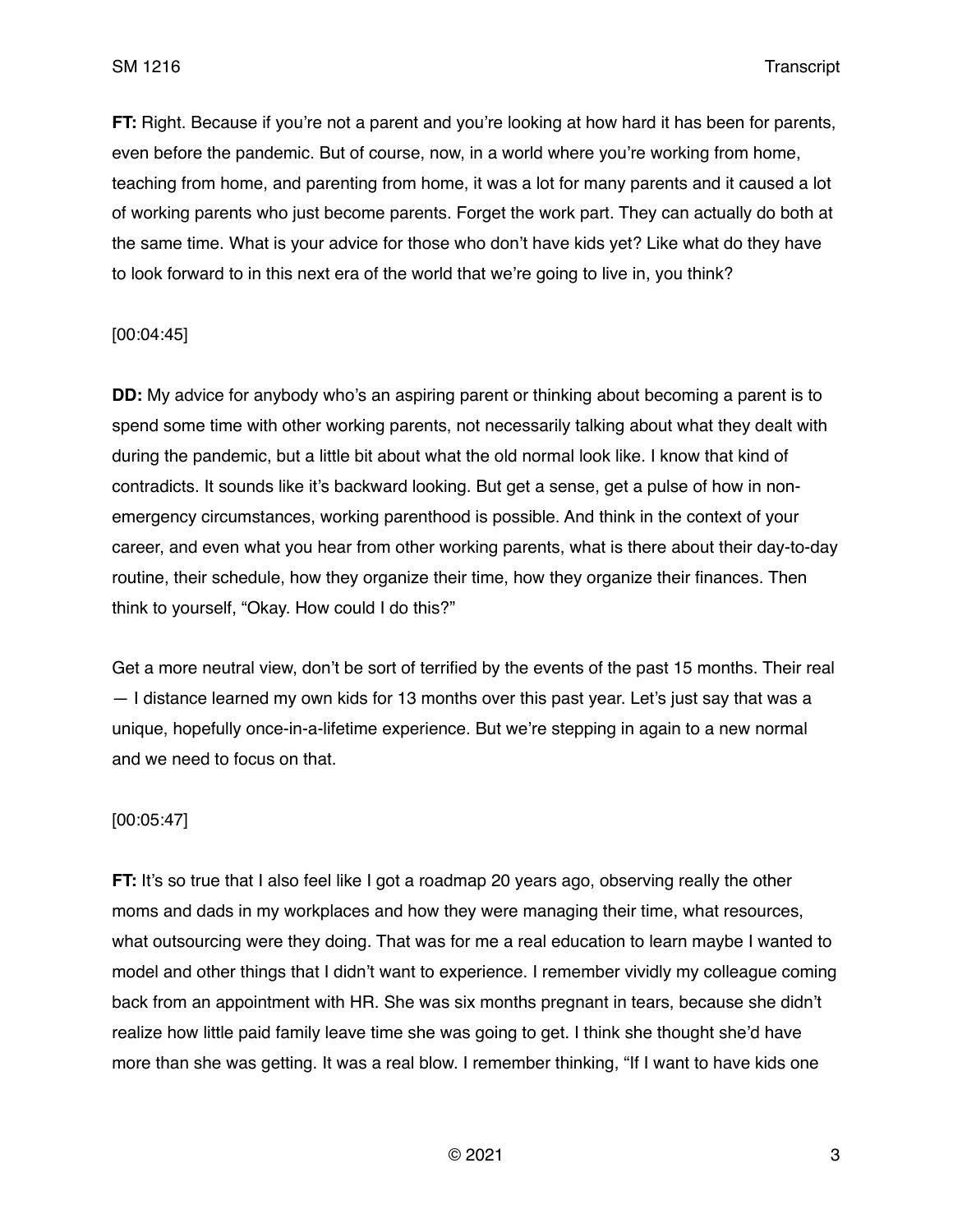day, I either need to work for a company that's more generous in that department or work for myself." I ended up doing the later.

*Workparent*, the title of your book. How important is it where and how you're working so that you can be a successful parent? That's a real I would think a big part of the equation.

### [00:06:49]

**DD:** Absolutely. There are certainly organizations that are more supportive of working parents. When I say supportive, I don't just mean in their policies and their programs, like how much parental leave you get, or if that's paid, or there's a mentoring program you can use when you come back. But the practices, the small stuff that actually shapes your day-to-day experience. What kind of eyebrow raise or not eyebrow raise you get from colleagues or your manager when you say, "I'm sorry. I've got to leave this meeting early because I've got to rush with my kid to the pediatrician." That's really the long shadow over your experience. That's what shapes your day to day and how doable working parenthood is over the long-term.

As I think any of us who are looking ahead now as parents, as aspiring parents can think, "Where do I want to hitch my wagon? What kind of organization is really going to back me up?" But at the same time, each and every one of us can see can approach working parenthood at the same time as a learnable, teachable skill, as a set of practices, and habits and routines and life hacks and money hacks that can make working parenthood more feasible. It's a two-way street. We need to get that support from organizations, from our employers and we also have to meet the call with information, with knowledge and with action ourselves.

## [00:08:13]

**FT:** Can we get into some of those money hacks? Let's skip a few steps and just go to some of those money hacks for the parents currently who may be struggling or just are about to become parents? You might just think like the short answer to this is, have a lot in your bank account, try to save as much as possible. In a perfect world, you have two incomes or a healthy single income, whatever. But I think, your advice might be like, you don't have to be rich by any stretch to be a successful working parent.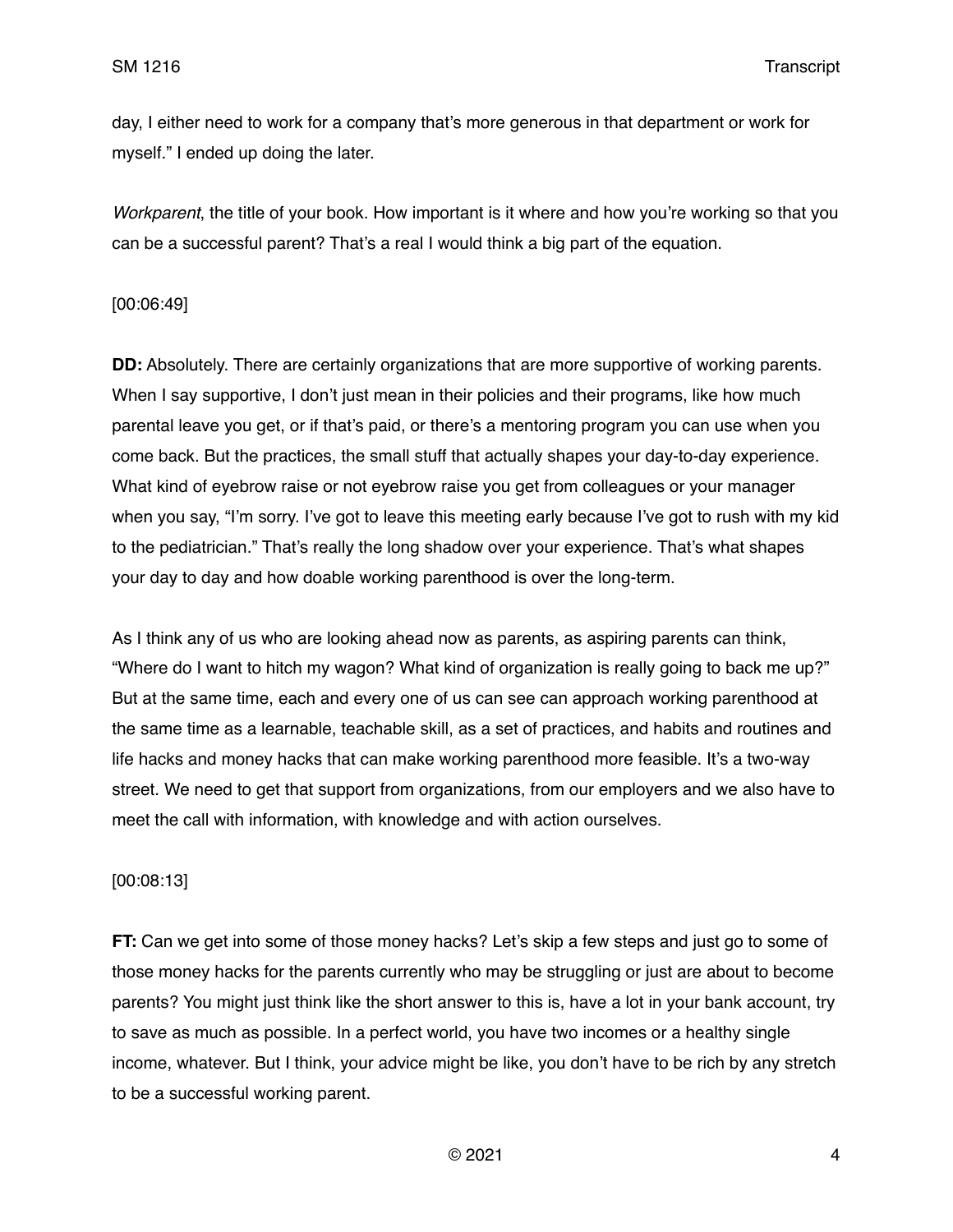### [00:08:43]

**DD:** Right. Listen, we don't live in a perfect world and I think all or most of us have felt the pinch of paying for daycare, of all the expenses that come with parenthood. Here's one way to start understanding and planning for your finances and await it to understand the money challenge of working parenthood in a way that will help you make good decisions. It's to think about it as coming in three different phases. The first phase, economic phase of working parenthood is from — when you find that you're expecting or even before, until the first day that your child starts full-time care, that's when — yeah, you have a couple of expenses. Maybe you're buying a stroller, or getting other gear equipment or what have you, but it's kind of a honeymoon period.

You see this financial train coming, but you haven't really been struck by it just yet. This phase when a lot of people think, "Oh! I'll work around the money stuff later or I know it's coming and it's expensive. This is the perfect time in which to start creating a plan and some capacity in the system. I've spoken to and interviewed so many different working parents on this topic. I've been struck by how many who have reported being sort of together and making it work financially as working parents have gotten ahead of the problem by when they are expecting for example, putting aside money that they would spend on daycare or on a sitter every month into a special account that become sort of their working parent reserve account. It's like a little bit of fallback money. That allows them to step into working parenthood feeling like, "Okay. Well, if I do have to pay for the emergency sitter or the backup care, I have a little bit of money that I can go to. It's going to be part of my budget anyway."

It allows you to sort of get ahead of the budgeting, act as if and step into economic phase two, stronger. Phase two might be the most difficult part of your financial life. I'm not going to sugarcoat it, because you're probably on the ascent career wise, you may not have tons of money in the bank depending on when you have kids and what you do. We all have constraints. Then all of a sudden, you're responsible for paying this really large bill every month or every week that is the cost of care for one or for more children.

That's when you are going to feel like, is it worth it to me to work? I'm just handing my paycheck over to the sitter. We're hemorrhaging cash. Why should I watch my pennies anyway? Or to say,

 $\degree$  2021 5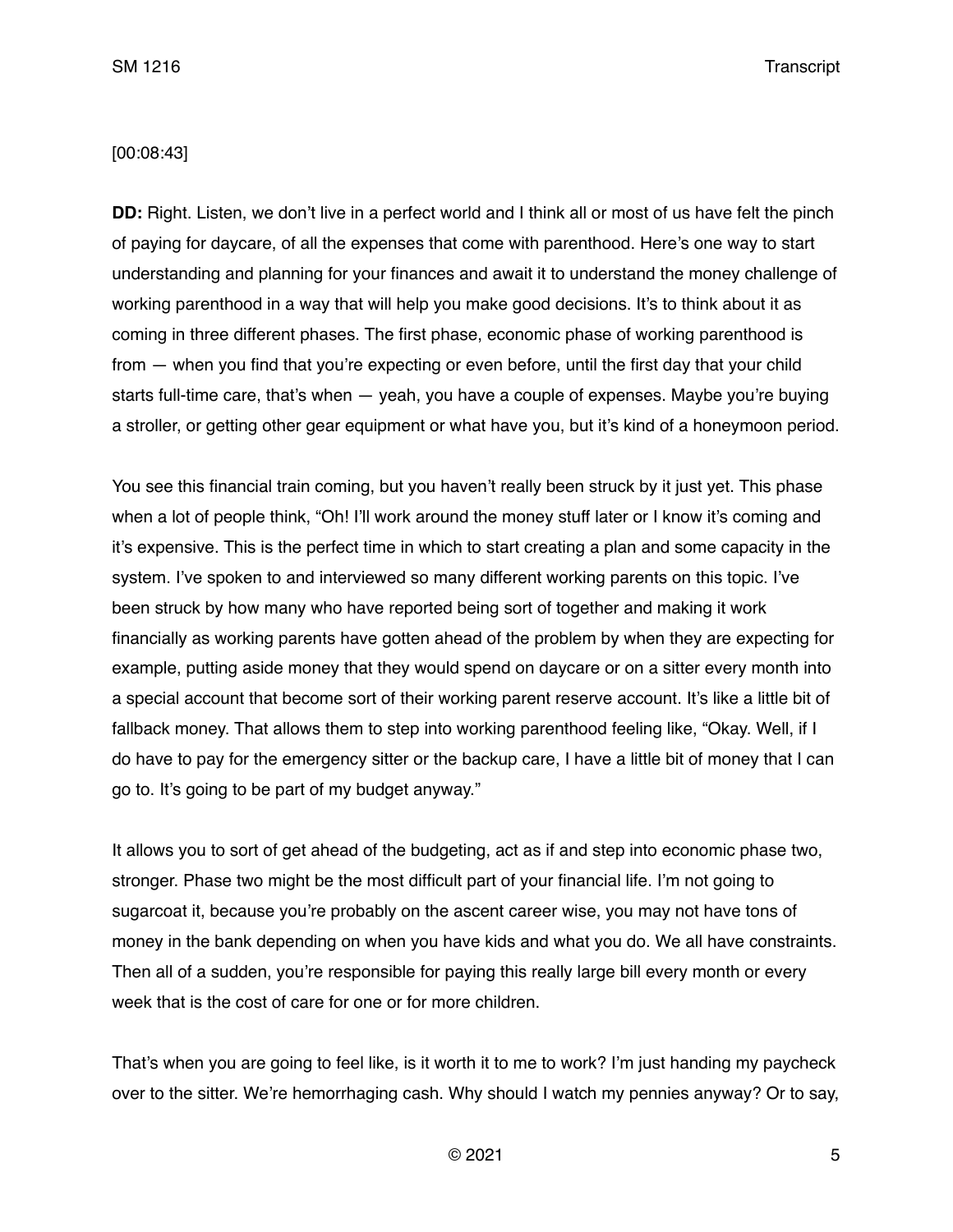"I'm spending so much, I can't spend a dime more on anything else that would actually make working parenthood easier." The day care bill is so high, I'm not going to sell the laundry out, I'm going to do it myself. Even though maybe you could afford it. It's not just the stress of the dollar sign, the amount, it's some of those decisions that we make on an emotional basis when we are faced with those expenses.

But then here's the good news, it gets better. In economic phase three, your kids are out of care and they're in school full time. You're able to take a little bit of a step down in terms of what you're paying day in day out, weekend, month in, month out in terms of just taking care of them. Maybe you have the after-school program, you have summer programs. But it's going to feel like you've just gotten a great big raise. When you're in economic phase two and you think, "Oh my gosh!" This is a lot. If you can look ahead and focus on phase three, it might help give you the motivation to keep going when maybe you aren't making a lot more than what it takes to cover the daycare the sitter.

## [00:12:20]

**FT:** You mentioned something really important. By the way, I'm in phase two, getting a little but out of phase two. My eldest is like going to be in school full-time, is in school full time in a nonpandemic world, he would have been in school full time. My daughter will be in preschool, headed to Kindergarten soon. Like yes, I'm so ready to not have to pay so much for childcare. It will be sad, bitter sweet, but financially will be helpful. You mentioned earlier something really important, which is this quick math in a state of duress that I think a lot of mothers do, which is, "Well, I don't earn as much as I do what it's costing me to find someone else to take care of my child or it's barely more and so what's really the point?"

Tell us about the risks with that and parents, mother or father who choose to not work because of the mirror quick math that they did when they look at the short-term loss perhaps of the output of paying for childcare versus the input of the salary.

[00:13:27]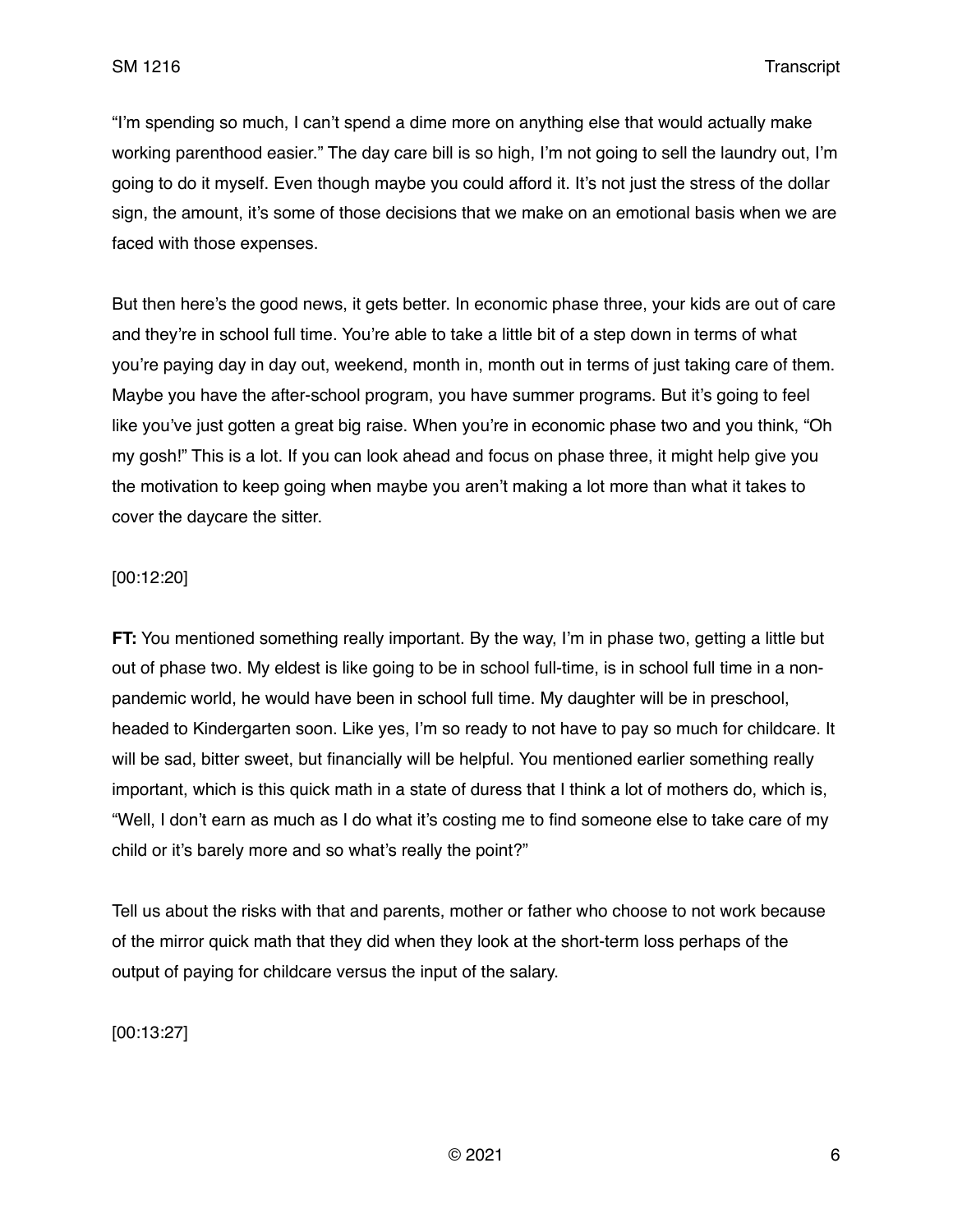**DD:** Let's push past that with some more quick math. It's quick math that speaks to the longer term. Let's say, yeah, you're basically handing your paycheck over to a sitter. You feel like, why am I on this treadmill? It's just taking me away from my child. This doesn't feel like a win. But now let's do the quick math here. Let's say during the five years between when your child arrives and when she goes to kindergarten, you're not saving a lot, but you can put \$5,000 a year into a retirement account. That's it, just that. Okay. Let's compound that forward. Twentyfive years from now, you're going to have more than \$100,000 in the bank. That's even just assuming a very conservative safe, stable set of investments if you can get that money into a 401(k).

All of a sudden, think about that impact. Yeah, okay, maybe week to week, you're not able to put away, you don't have a surplus. But when you get to your retirement and you have that nest egg or even more, if you can save more, that's going to be incredibly powerful. Or if you can stay in the workforce, maybe you decide to go part-time, maybe you shift up your hours or become a contractor. But whatever you do if you can stay in the workforce during that time, you keep your earnings potential stable. You're not going to face the challenge, which many people do and it's okay if you choose to do this, but you just want to do it eyes wide open and upfront. You're not going to face the challenge of going back into a workforce saying, "I wasn't earning for X number of years and maybe I do have to accept a different salary at that point." You're keeping your earnings potential with that sort of platform stable.

#### [00:15:09]

**FT:** You're absolutely right, yeah. What I like about your book too is that, that it touches on all the different kinds of parents, and I think a lot of parenting books, the archetype of parent is like, man, woman, a little bit more traditional, maybe a nuclear family. Tell us about who you wrote this book for really at the end of the day.

#### [00:15:32]

**DD:** Yeah. I made my living for a long time and still do as an executive coach. I had the privilege of coaching so many different talented professionals, gay, straight, men, women, single parents, just a wide diversity of people. What struck me was that a lot of them didn't have great advice

 $\odot$  2021 7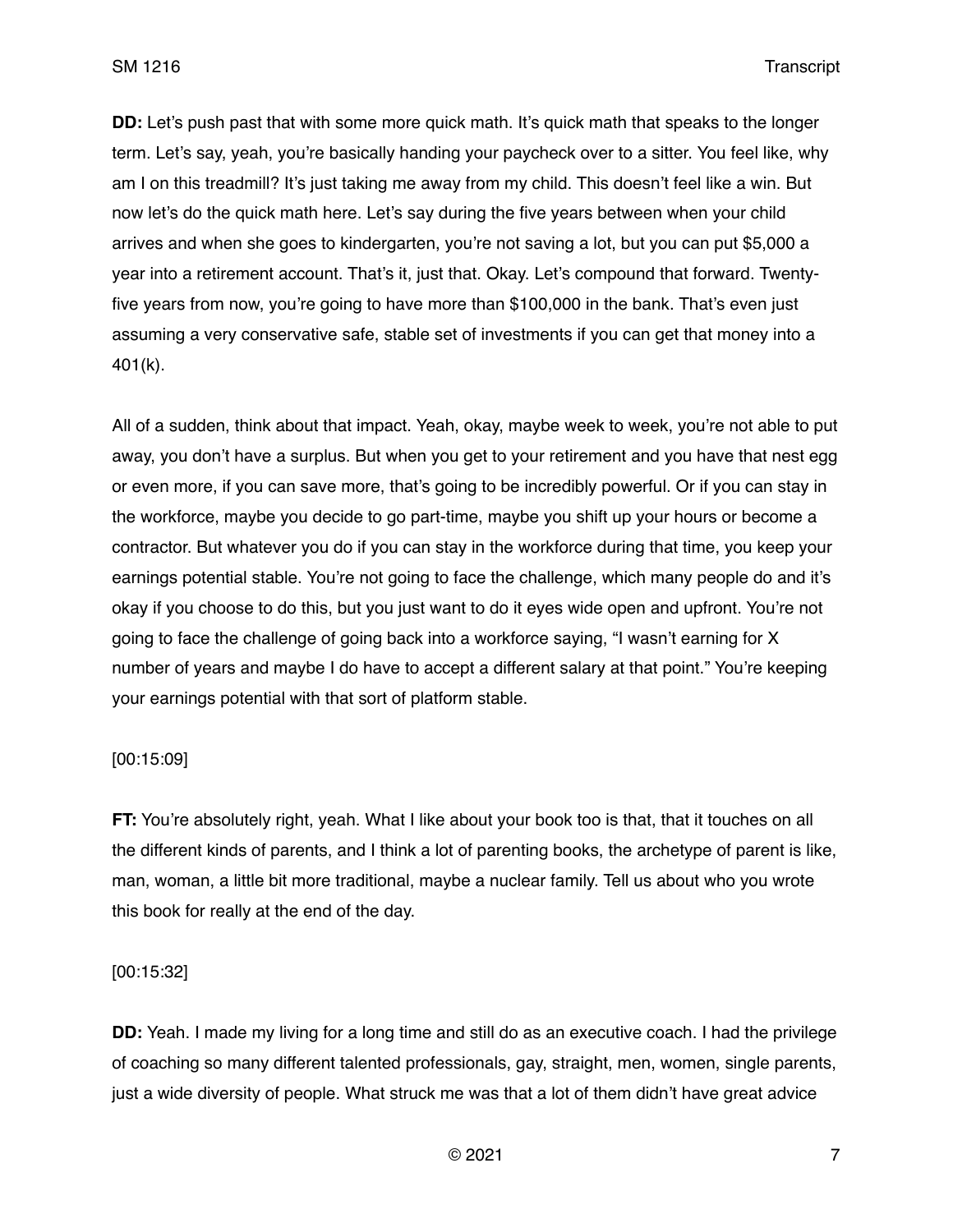about how to be the kinds of working parents they wanted to be. In other words, they had their unique ambitions and professional interest and career wiring. They had a particular relationship that they wanted to have to their child. A lot of them, including me honestly, didn't feel like we were getting unique and nonjudgmental advice.

As I was writing this book. I made a special effort during the research phase. I spoke to hundreds of working parents and said, "What's your best advice? What would you advice in newer working parent? What are the habits and life hack, and routines that make this work for you?" I made a deliberate decision to speak to people sort of all over the board, so they were people in different parts of the country, different parts of the world, different family structures, fields, functions, people with teenagers who could kind of look back on their earlier parenting experiences. Because again, we're all experiencing this in different ways, but we're all doing it together.

One of the things that I really hope that we take out of this pandemic is a different view of what "a working parent is." If you go into Google and you type working parent, and you hit images, you're going to see a ton of pictures, like stock photos of women in pantsuits with holding babies and looking at laptops. That may be a reality for a great many of us, but it's a fairly narrow view or vision. Let's widen that out.

[00:17:19]

**FT:** Does it surprise you to see so many women starting businesses. I'm assuming a lot of them are mothers looking for flexibility, out of necessity, some of them, right are doing that. Because for me, I know being my own boss has brought along many benefits to time management, and just like the stress and I get, "No one can tell me I can't take time off to take care of my kids." Do you see that trend continuing? I just read a statistic that men are now the minority among the startup founders in this country. It's a lot of women and I think motherhood is driving them into that.

[00:17:55]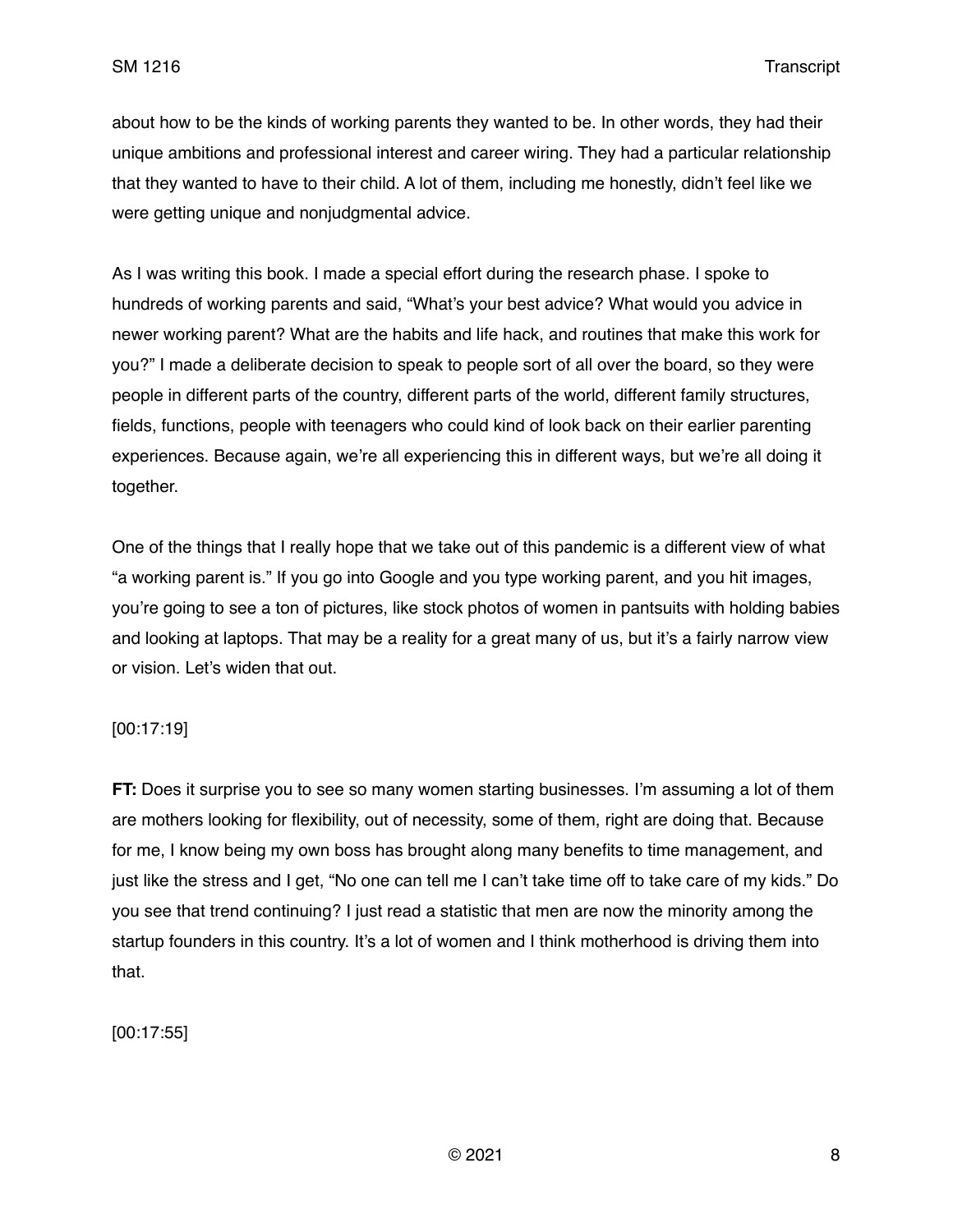**DD:** Yeah. I see that trend continuing, but maybe with moms and dads that people are going to be more willing and interested post pandemic. Bloomberg just did this great study that about 40% of American employees are interested or considering changing jobs as the pandemic comes to a close. I have to imagine, so many people are going to say, "I want to take charge." That said, when I speak to my coachees who say, "Maybe I want to go out on my own. I want to be independent. I'll get this great flexibility and I can work when I want" and so forth. There's a lot of financial economic kind of business building lessons that it pays to know ahead of time before you go that route.

In other words, we shouldn't just say, "Oh! Entrepreneurship, that's kind of like the land of milk, and honey and everything will be great when I own my own business." A couple of things to think about ahead of time are things like, "How when you are running your own business, how are you going to leverage yourself? If you're the only employee, how are you going to make certain that you're spending most or all of your time on activities that actually bring in revenue as opposed to being your own tech support, or your own accountant or your infrastructure person? What is your business model and how does it fit in with the model that you want to have at home? If you're a consultant and your selling time by hours, you're always going to be facing that pressure of, sell more earn more. What's the line that you want to draw? What's the sweet spot for you?

If you can plan ahead and have some real deal answers to those questions, then I say, "Go for it! You've got your eyes wide open, become an entrepreneur." But if you just think it's sort of easier or better, or kinder or gentler way to be a working parent, do a little bit more research first.

### [00:19:39]

**FT:** In a bit, I want to ask you about maybe some policy level actions that we would all benefit from, whether that's universal childcare, daycare, more tax benefits for families, et cetera. Curious to get your thoughts on that. But going back to men and women who work for a company, I like to think that the silver lining to the pandemic is that, we all know what's going on behind the scenes now. We know that working parents are juggling and there used to be, I think when I was early on in my career, there was this church and state. Like you don't talk about your

 $\degree$  2021 9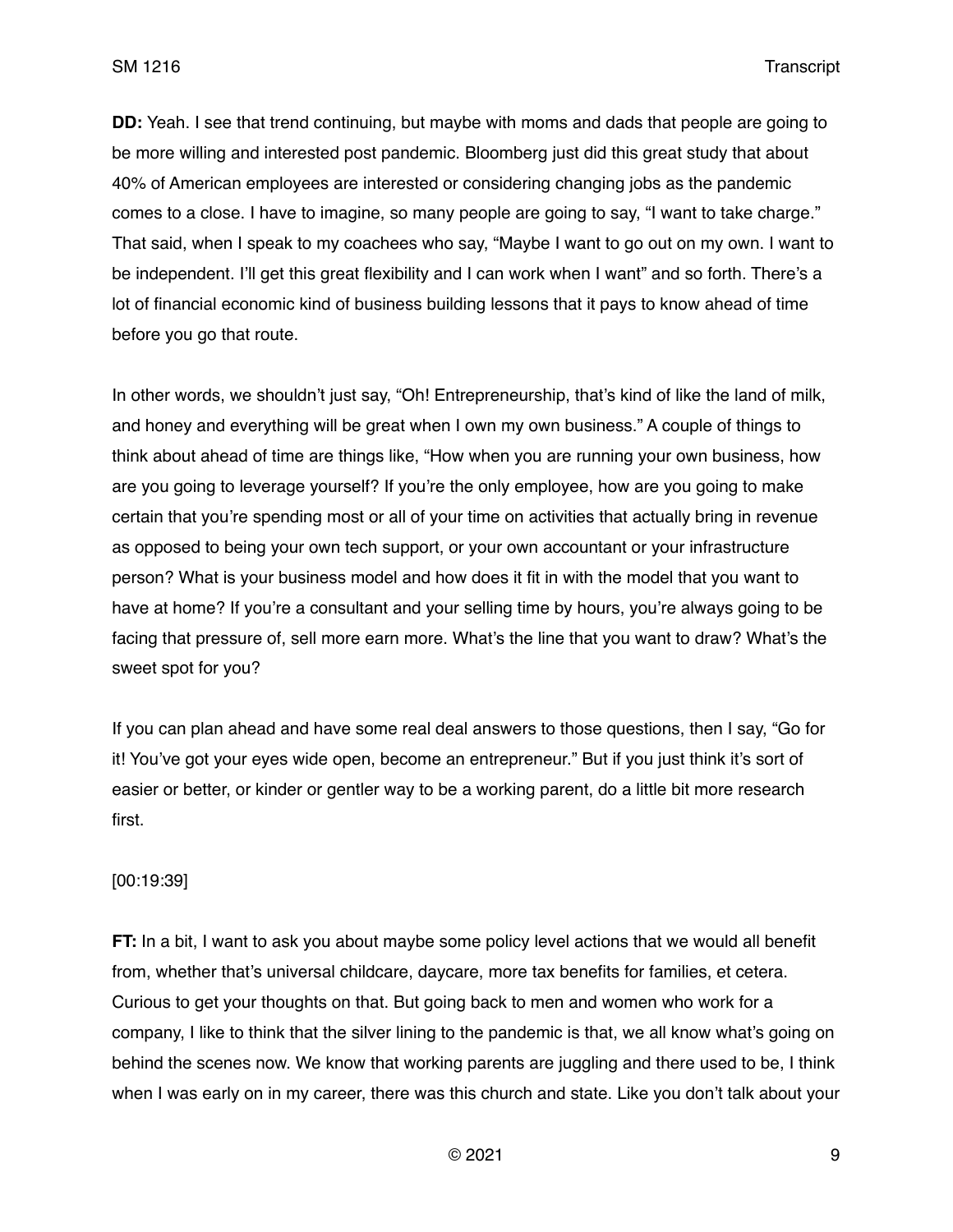family struggles at work and you want to don't ever let your boss know that maybe you've got a lot going on at home, because then it suggests that maybe you're not focused at work.

That could come up when you're trying to get promoted and all of that. But now I think everybody's a lot more real, and transparent and empathetic. I mean, not everywhere but I think that that is — I think we're seeing a little bit of a move towards that. Yet, if you are working somewhere and you need more flexibility, or you want to have a real talk with your boss, you want to work from home more, I feel like the pandemic has fostered that in some ways. But you probably still have to have that conversation. How do you do that if maybe culturally your company hasn't supported that in the past or you're new and you don't want to ruffle the feathers. What's your advice? Because a lot of this is this emotional handicap that we feel we have it work, that we can't talk about our family, we can't talk about kids.

## [00:21:17]

**DD:** Yeah. We think it's going to turn tarnish professional brand in some way or lead to blowback against us. Here are two different jujitsu moves that I think are really important as you think about communicating who you are and being able to communicate for what you want as a working parent. The first is just a way to re-stake your own identity as a professional, particularly if you've just become a working parent. Or even now, you're going undergoing transition because we're coming out of the pandemic. Whenever you have 30 minutes free and you can start this, and you'll continue thinking about it, I want you to take a blank piece of paper, put a line down the middle and on the two different sides to write down five to seven words, phrases or adjectives that really capture who you are both as a professional and as a parent. I want you to look at that list and sort of re-anchor yourself in, this is how I want to come across, this is how I want to be known. And to make sure that that also actually works for you as a working parent.

Let's say you think yourself, well, I've always been the hardest working person, the most responsive. Well now, I'm a working parent and my new brand is going to be the most efficient, the most judicious, the most focused for example. And as a parent, I want to be nurturing, and available and thoughtful. Having that brand in your mind allows you to step into communications that you might have that feel a little awkward or feel a little fraught with a vision, with a view of, "Here's the impact I want to have, here's how I want to come across. That's sort of the pre-work.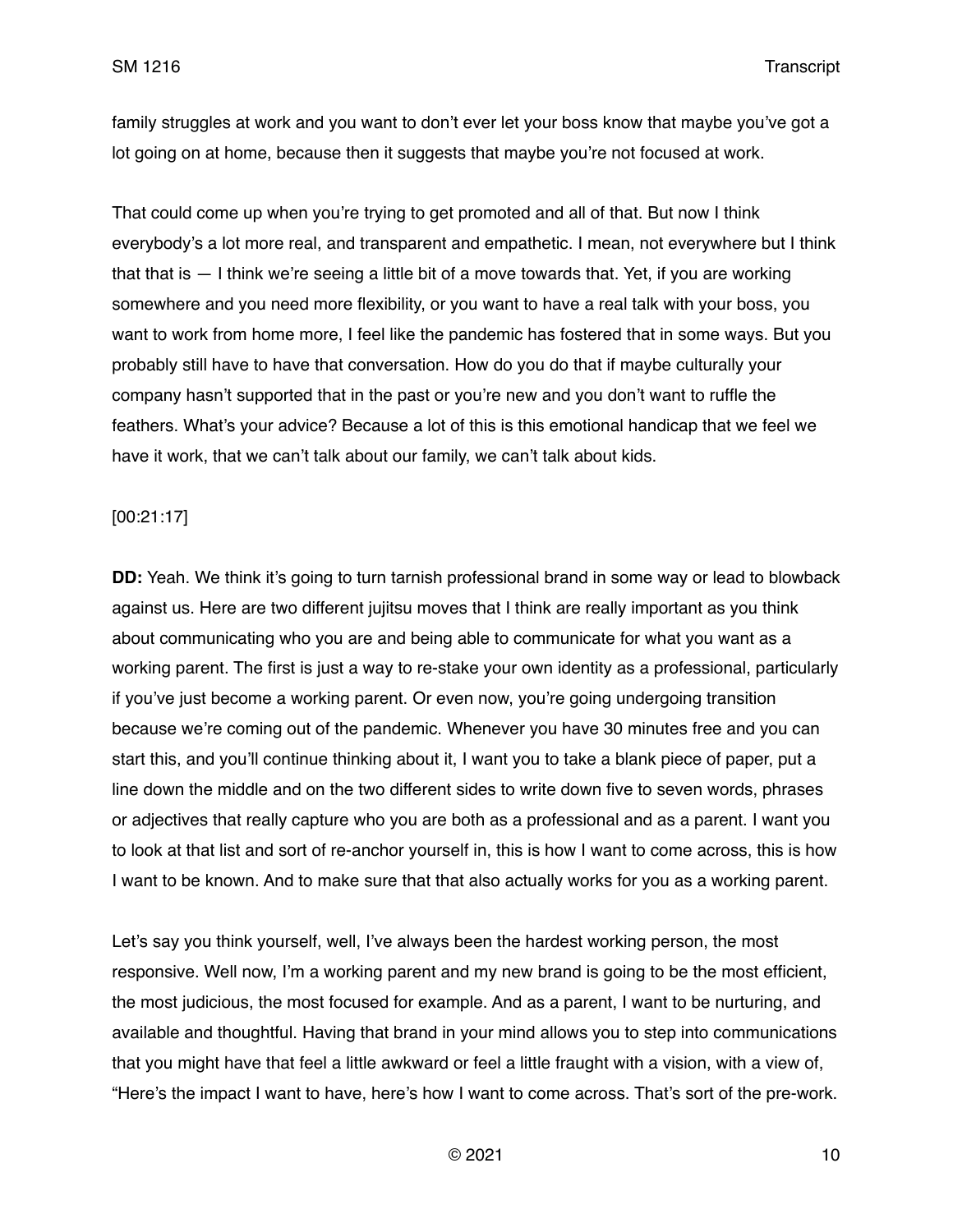When you're in the communication, when you're actually thinking about what to say, the goal is to think about what's going to resonate with your manager or with your colleagues, not what's inside your head necessarily, but what they're going to be here and more importantly, act on. Let's say you have to cut out of a meeting early, because you do have to go to the pediatrician, like this has happened to all of us. Think about your communications as having four sides, like it's a frame with four sides to it. Your priorities, your next steps, your commitment and your enthusiasm. Instead of being all apologetic and thinking, "Oh! Are they going to think less of me? I'm coming out of this meeting, and sort of hiccupping and stumbling over yourself when you say, "I'm so sorry, I got to hang up."

Instead say, "I need to take Jordan to the pediatrician. I'll be back online at 2:30 PM or thereabouts. When I'll be able to recirculate a fresh copy of the document so that we are all 100% ready for the client meeting tomorrow. I think it's going to go great. You've been authentic, you've been a parent, you've brought it forward, no apologies, but you also signal to the other person in a way that's going to resonate with them. I'm a member of the team. I'm a committed professional. I'm not going to let anyone down and we are going to have a great client meeting. I'm an essential part of that process. It let's you be more authentic. Then you can scale that up and think about how to ask for flexibility for example. Again, in your bosses or managers mind, not having that commute three days a week, "Is it going to allow me to save five hours? I can produce more for you and it will also keep me here as a loyal committed employee for the longer term." Flip things around and sort of put yourself in the other person's shoes and think about how you'll come across.

## [00:24:44]

**FT:** I mean, parenthood makes you such a great negotiator. All I do is negotiate with my kids and it is often that I hear from my friends who are editors, or employers, they're like, "We love working with new parents, especially moms because they get stuff done and they're very good of jujitsuing their time. But also, I think, communicating more effectively what it is that they need and also understanding the other side of the equation, so often we deal with that offline and with our kids. What do you think would like to see at a legislative level? There is so much that is already happening culturally and we're seeing whether within families or at the workplace, there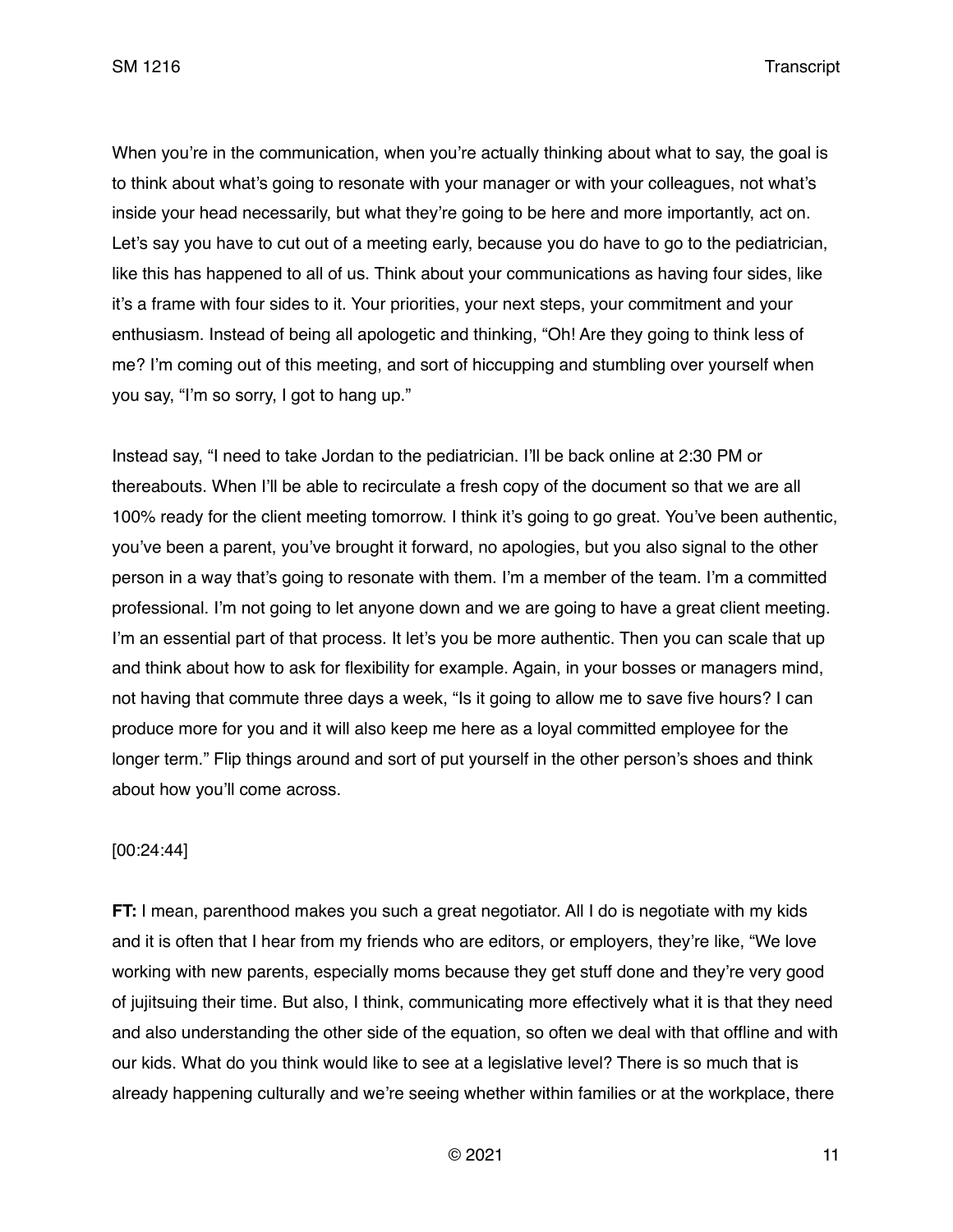are shifts happening that are supporting the family unit more and more. There are discussions about this, but I think there's something to be said about making certain laws different.

One example is, our country is still very far behind the world when it comes to paid family leave. You have a kid, and you get 12 weeks of guaranteed leave through FMLA. It's called the Family Medical Leave Act, but it's not paid, not guaranteed paid. Your company might —

[00:25:59]

**DD:** It's not for everyone. Not everyone gets it.

### [00:26:01]

**FT:** Exactly. You have to work for certain type of company. Some companies will supersede that and provide their own benefits, which is great. But what would you like to see happen, trickle down impact from legislative change? President Biden has some bullet points in his acts that would help families, especially lower income families. What would you like to see?

[00:26:23]

**DD:** Yeah. I might actually be going to take one leap for even further. I'm excited by the potential of the Biden Families Plan. I think there's a lot in it that could be really impactful for a lot of us who are thinking about how to save money, how to find care, how to make it all doable. The one thing I would really like to see above and beyond, the next step beyond that is a lot of the on the ground education that needs to happen to bring that sort of legislative baseline or organizational policy baseline alive.

Here's what I mean. I speak to hundreds of working parents and I always prod and push and say, no matter where somebody works, I say, "What kind of benefits do you have access to?" or "Are you thinking about using no tax credits available to you and when the money subject comes up?" Honestly, most of the time and even with very sophisticated savvy business people who have MBAs or who work on Wall Street, they will say, "I'm not really sure" or I think there's a backup care plan or, "Yeah. I might be eligible for this, but I'm not sure how to file for it" or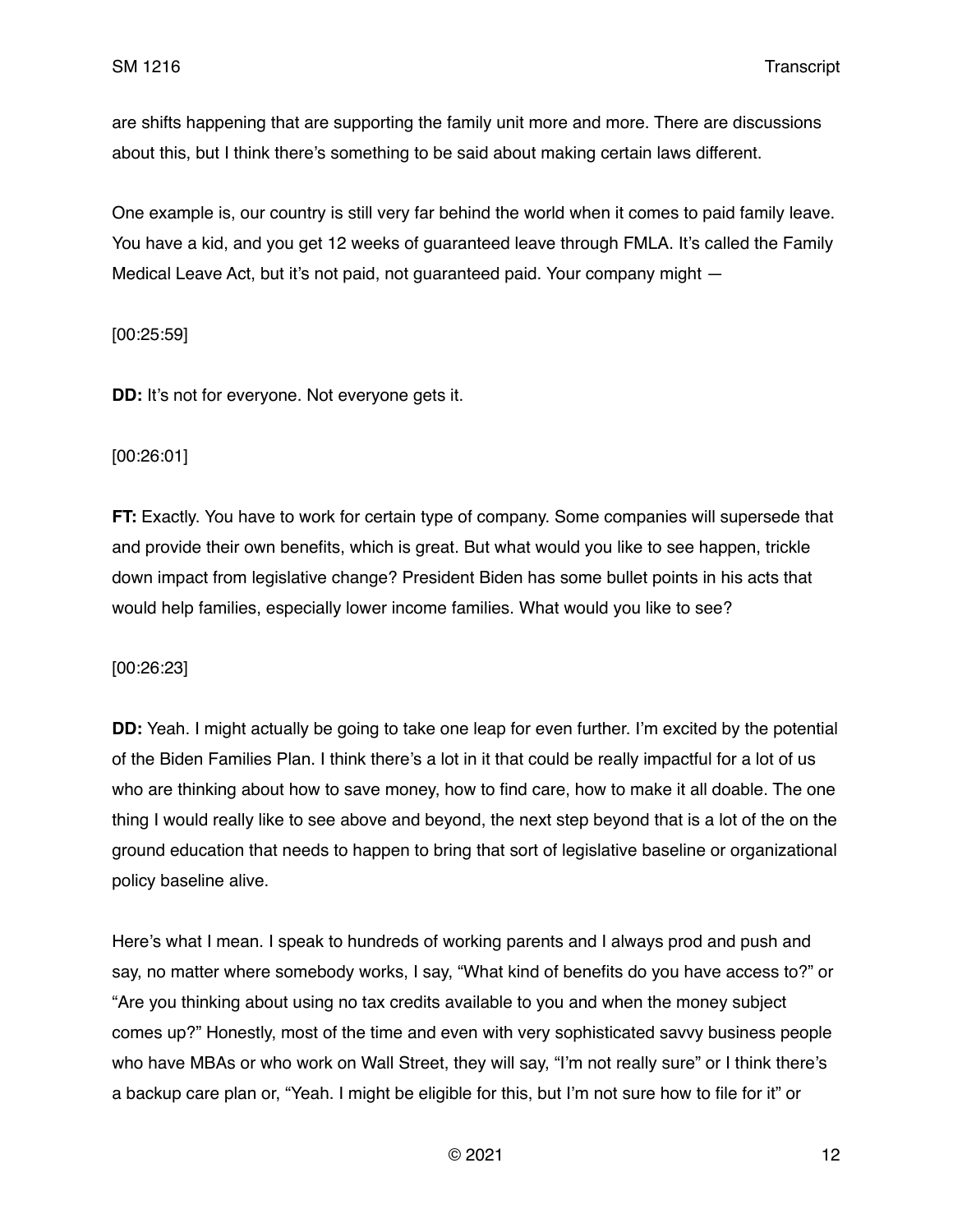"How might I negotiate this?" There's a really big gap between policies and programs and dayto-day practices.

I'm a numbers person. I spent a long time in a financial services role as an executive coach. I have an MBA. I'm a numbers nerd at heart, and education geek also. Wat I would love to see organizations do and community groups and other places, is run some really, really simple, straightforward understandable working parent money seminars, so that people who are thinking about becoming parents can get some ideas how to budget. So that people who are working parents understand how to file for that tax credit they can get. So that in the organization that you sit, you understand all the benefits and that yeah, you can use the backup care program and the copay is only X. Because those are the things that I think are really get a push because the policies, this national baseline which is so important. I couldn't agree with you more. It's what's going to change what's in our wallets.

## [00:28:47]

**FT:** It's how we'll know how to advocate for ourselves. Like there can be all sorts of tax credits and policies. But if at the end of the day, the individual is not educated or informed, knowing their rights or knowing what's available to them or how to navigate the system, of course, yes, that has to happen. I think you're onto something. Maybe that's the next leg of this book tour is money workshops, these work parent money workshops and let us know how we might be able to support that. I think that is really, really important. Also, I think because your book, you write a book and it is in print, it's done, you can make new additions, but it's how to kind of keep the conversation going. As things evolve, continue to inform, and inspire and empower working parents. Daisy Dowling, thank you so much for joining us.

## [00:29:33]

**DD:** Thank you so much for having me.

# [END OF INTERVIEW]

[00:29:37]